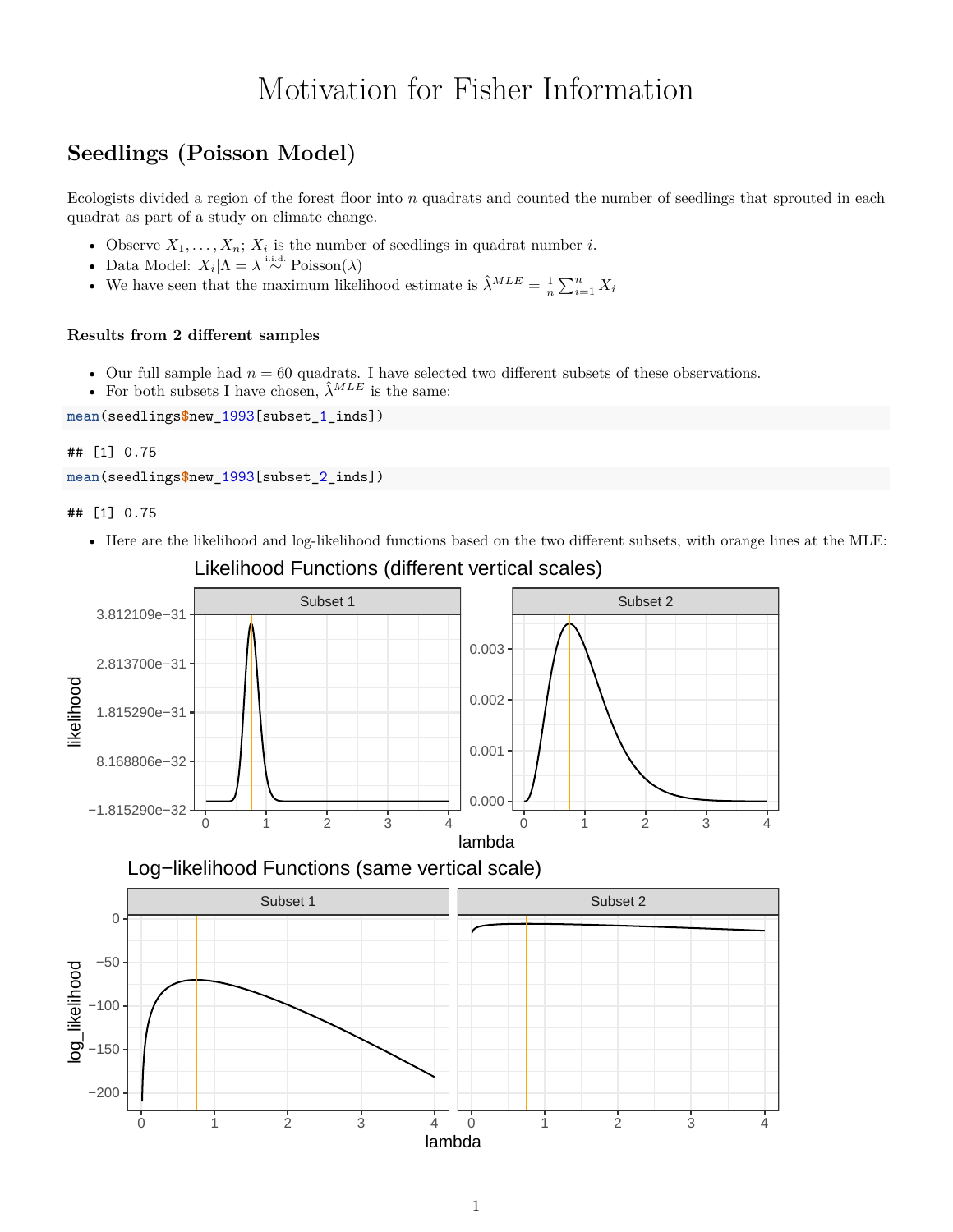Some questions to consider:

#### **1. Likelihood Ratios**

The likelihood function measures the probability of the observed data, as a function of  $\lambda$ :

 $\mathcal{L}(\lambda|x_1,\ldots,x_n)$  = Probability of observed data, if the parameter is  $\lambda$ 

Let's consider the *ratio* of the likelihood function at the MLE to the likelihood function at  $\lambda = 2$ .

For subset 1, this ratio is  $\frac{\mathcal{L}(0.75|x_1,...,x_{n_1})}{\mathcal{L}(2|x_1-x_1)}$  $\frac{(0.75|x_1,...,x_{n_1})}{\mathcal{L}(2|x_1,...,x_{n_1})}$  ≈  $\frac{3.630748e-31}{1.122197e-43}$  ≈  $3.24 \times 10^{12}$ 

For subset 2, this ratio is  $\frac{\mathcal{L}(0.75|x_1,...,x_{n_2})}{\mathcal{L}(2|x_1,x_2)}$  $\frac{(0.75|x_1,...,x_{n_2})}{\mathcal{L}(2|x_1,...,x_{n_2})} \approx \frac{0.0035}{0.0004} \approx 7.826$ 

**Based on a comparison of likelihood ratios, which data set provides more evidence that**  $\lambda = 0.75$  **is better than**  $\lambda = 2$ ? **Why**?

#### **2. Differences in Log-likelihoods**

Taking the log of the likelihood ratio and using properties of logs, we have:

$$
\log \left\{ \frac{\mathcal{L}(\hat{\lambda}^{MLE}|x_1, ..., x_n)}{\mathcal{L}(\lambda^{alternative}|x_1, ..., x_n)} \right\} = \log \left\{ \mathcal{L}(\hat{\lambda}^{MLE}|x_1, ..., x_n) \right\} - \log \left\{ \mathcal{L}(\lambda^{alternative}|x_1, ..., x_n) \right\}
$$

$$
= \ell(\hat{\lambda}^{MLE}|x_1, ..., x_n) - \ell(\lambda^{alternative}|x_1, ..., x_n)
$$

So a comparison similar to the above can be done by looking at *differences* in the value of the log-likelihood function.

For subset 1, this difference is  $\ell(0.75|x_1, \ldots, x_{n_1}) - \ell(2|x_1, \ldots, x_{n_1}) \approx -70.09 - (-98.90) = 28.81$ 

For subset 2, this difference is  $\ell(0.75|x_1, \ldots, x_{n_2}) - \ell(2|x_1, \ldots, x_{n_2}) \approx -5.65 - (-7.71) = 2.06$ 

**Based on a comparison of differences in log-likelihoods, which data set provides more evidence that**  $\lambda = 0.75$ **is better than**  $\lambda = 2$ ? Why?